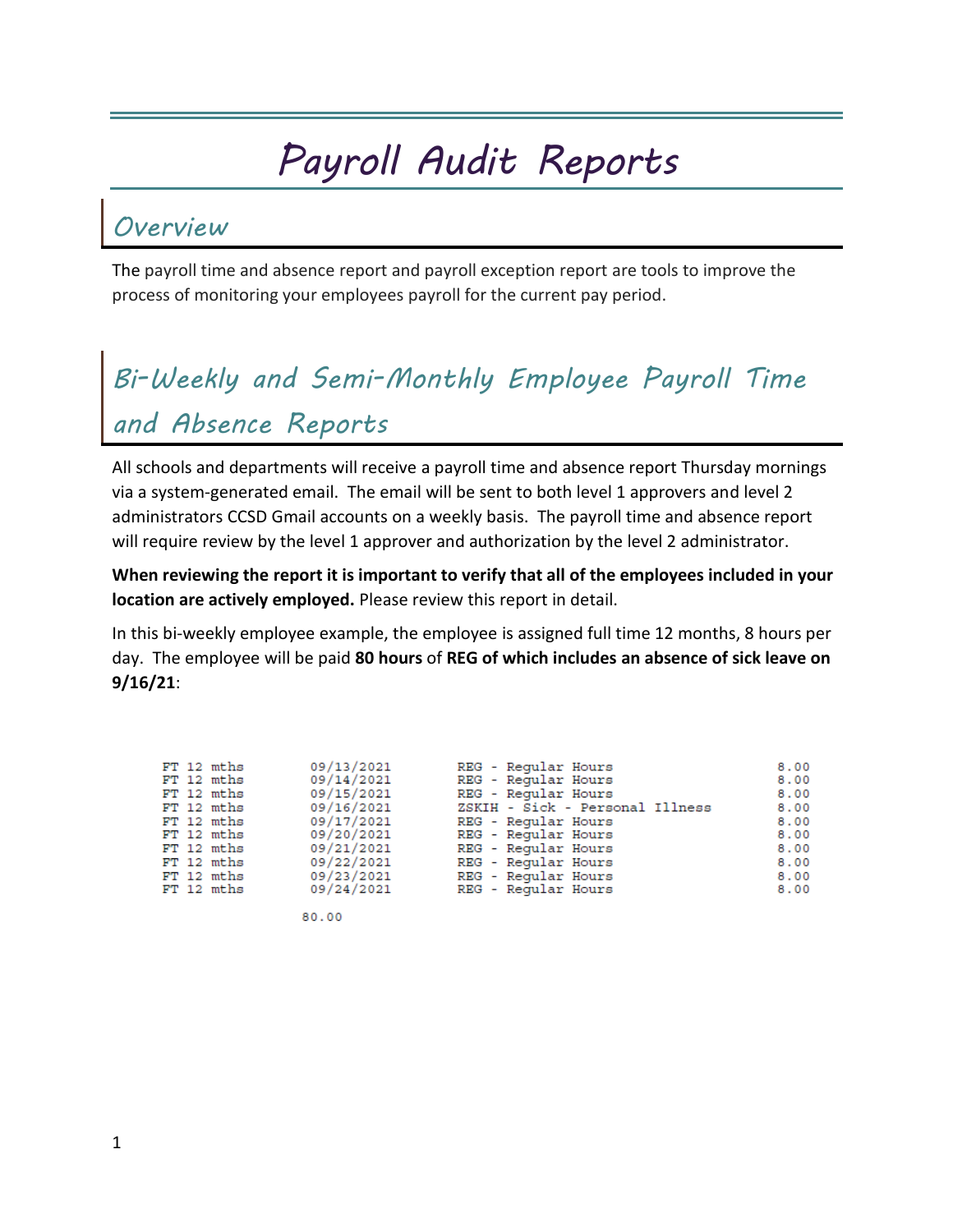In this bi-weekly employee example, the employee is assigned part time 9 months, 7 hours per day. The employee will be paid **70 hours** of **REG**:

70.00

In this semi-monthly employee example, the employee is included in the time and absence report with no hours listed to represent their semi-monthly contract pay. The employee will be paid their **Semi-Monthly** contract amount:



In this semi-monthly employee example, the employee is included in the time and absence report with no hours listed to represent their semi-monthly contract pay. The employee has also submitted absences and comp time taken for the pay period. The employee will be paid their **Semi-Monthly** contract amount on the first line:



In this semi-monthly employee example, the employee is included in the time and absence report with no hours listed to represent their semi-monthly contract pay. The employee has reported time from the timesheet. The employee will be paid their **Semi-Monthly** contract amount on the first line and **Extra Minutes** on the additional lines.

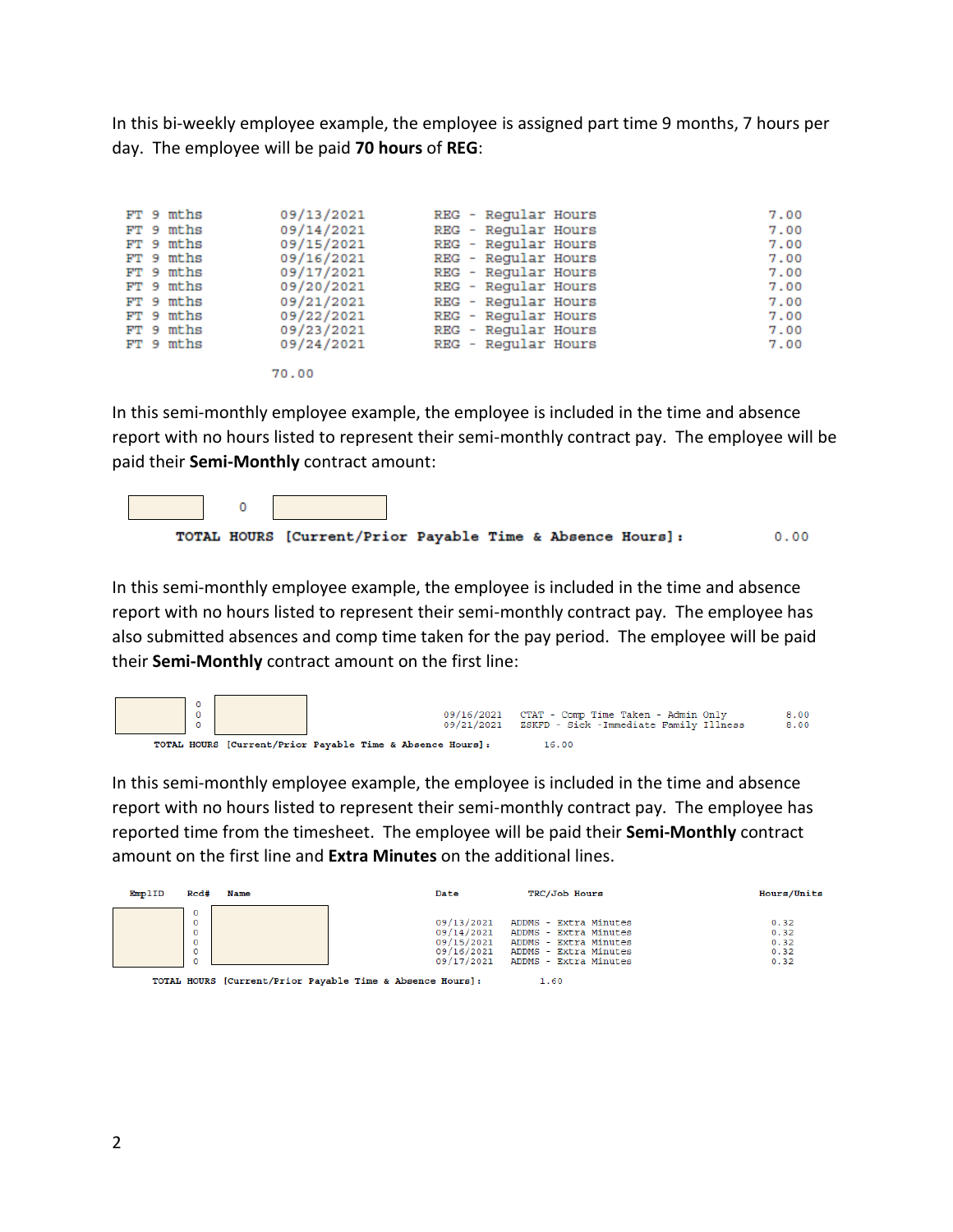### *Semi-Monthly and Bi-Weekly Employee Payroll Time and Absence Level 2 Authorization*

Level 2 Administrators will be required to authorize their department or school payroll time and absence reports on Fridays. The payable time authorization is located in the Team Time / Absence tile > Payable Time Authorization.

| < Manager Self Service       |          |                                                              | <b>Team Time/Absence</b>                              |                                                                                                                                                                                                                  |
|------------------------------|----------|--------------------------------------------------------------|-------------------------------------------------------|------------------------------------------------------------------------------------------------------------------------------------------------------------------------------------------------------------------|
| Report Time                  |          |                                                              |                                                       |                                                                                                                                                                                                                  |
| Weekly Time Summary          |          | checking the authorization box and click on the Save button. |                                                       | Your sites payable time reports are received through email communication. Please review those reports<br>for accuracy. After payable time reports are reviewed and validated, please approve the payable time by |
| ◯ Payable Time               | Location |                                                              | 回国<br>Review Period Begin Date Review Period End Date | First 4 1 of 1 1 Last<br>Authorization [Y/N]                                                                                                                                                                     |
| <b>ID</b> Comp Time Balances | 1 0061   | 08/01/2021                                                   | 08/14/2021                                            | $\Box$                                                                                                                                                                                                           |
| <b>In Request Absence</b>    |          |                                                              |                                                       |                                                                                                                                                                                                                  |
| <b>ID</b> Cancel Absences    | Save     |                                                              |                                                       |                                                                                                                                                                                                                  |
| IN View Requests             |          |                                                              |                                                       |                                                                                                                                                                                                                  |
| <b>ID</b> Absence Balances   |          |                                                              |                                                       |                                                                                                                                                                                                                  |
| Manage Exceptions            |          |                                                              |                                                       |                                                                                                                                                                                                                  |
| Reporting Locations          |          |                                                              |                                                       |                                                                                                                                                                                                                  |
| Workforce Availability       |          |                                                              |                                                       |                                                                                                                                                                                                                  |
| Mass Time                    |          |                                                              |                                                       |                                                                                                                                                                                                                  |
| Payable Time Authorization   |          |                                                              |                                                       |                                                                                                                                                                                                                  |
| Effort Certification         |          |                                                              |                                                       |                                                                                                                                                                                                                  |

Please remember to approve your department or school payable time by Friday at 5:00PM. The department or school level 2 administrators will receive a reminder email if not authorized by the deadline.